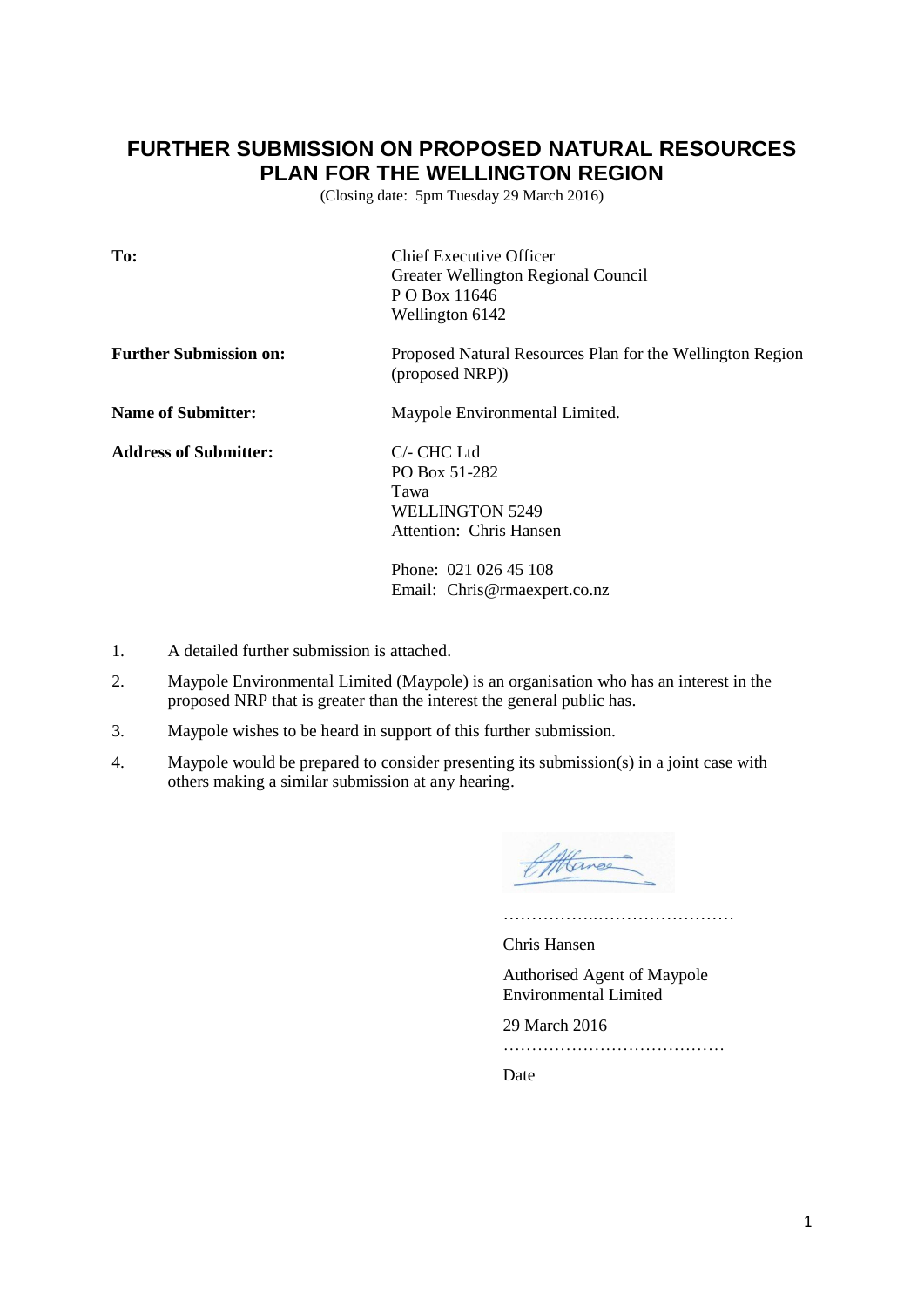| Submitter ID/<br><b>Name</b>                 | <b>Point ID</b>     | <b>Plan Provision/Relief</b><br>Sought                                                                                                                                                                                                                                                                | Support/<br><b>Oppose</b>            | <b>Reason</b>                                                                                                                                                                                                                                                                                                                                                                                                                               |
|----------------------------------------------|---------------------|-------------------------------------------------------------------------------------------------------------------------------------------------------------------------------------------------------------------------------------------------------------------------------------------------------|--------------------------------------|---------------------------------------------------------------------------------------------------------------------------------------------------------------------------------------------------------------------------------------------------------------------------------------------------------------------------------------------------------------------------------------------------------------------------------------------|
| <b>Wellington City Council</b>               | S286/006            | 4 Policies<br>Remove the use of 'avoid' in the<br>policies.                                                                                                                                                                                                                                           | Support                              | Maypole supports the amendment sought as it is considered 'avoid' is an<br>onerous test that can lead to unnecessary restrictions on activities.                                                                                                                                                                                                                                                                                            |
| Ian Jensen                                   | S176/019            | Policy P9<br>New Rule sought:<br>Provide reasonable access to parts of a<br>site that may be denied by the presence<br>of a Natural, Significant, Outstanding<br>Wetland, or an Ecological Site, using<br>the principals of Policy P4 and in<br>particular (a, b & e). – 'Discretionary<br>Activity'. | Support in<br>part/Oppose in<br>part | While Maypole supports the provisions of reasonable access to wetlands, it<br>opposes the need for a discretionary activity consent to be gained,<br>presumably to provide that access. Such a requirement is considered<br>onerous and unnecessary.                                                                                                                                                                                        |
| Ravensdown Limited<br>Kiwi Rail Holdings Ltd | S310/030<br>S140/09 | Policy P39<br>The submitters seek the policy be<br>amended to apply to significant<br>adverse effects, and to provide for<br>remedying and mitigating of these<br>effects (not just avoiding).                                                                                                        | Support                              | Maypole supports the request of the submitters to amend the policy to<br>apply to 'significant' adverse effects, and to provide for a range of<br>management outcomes. It is considered the request is consistent with the<br>intent of the RMA and represents sound resource management practice.                                                                                                                                          |
| Rangitane o Wairarapa<br>Inc.                | S279/103            | Policy P43<br>The submitter seeks the policy to be<br>amended to clarify that it relates only<br>to activities necessary for the<br>restoration of wetlands.                                                                                                                                          | Oppose                               | Maypole considers there are activities appropriate to wetlands that are for<br>more than restoration activities, including access for education purposes<br>and amenity enjoyment. Maypole opposes the submission which is<br>contrary to its own submission seeking direction regarding other activities<br>that might be included in Wetland Restoration Management Plans while<br>achieving the outcomes sought in the NRP for wetlands. |
| <b>GBC</b> Winstone                          | S66/009             | Policy P45<br>The submitter seeks the policy include<br>recognition of established activities                                                                                                                                                                                                         | Support                              | Maypole supports the amendments sought by the submitter that are<br>consistent with its own submission that seeks for wider benefits to                                                                                                                                                                                                                                                                                                     |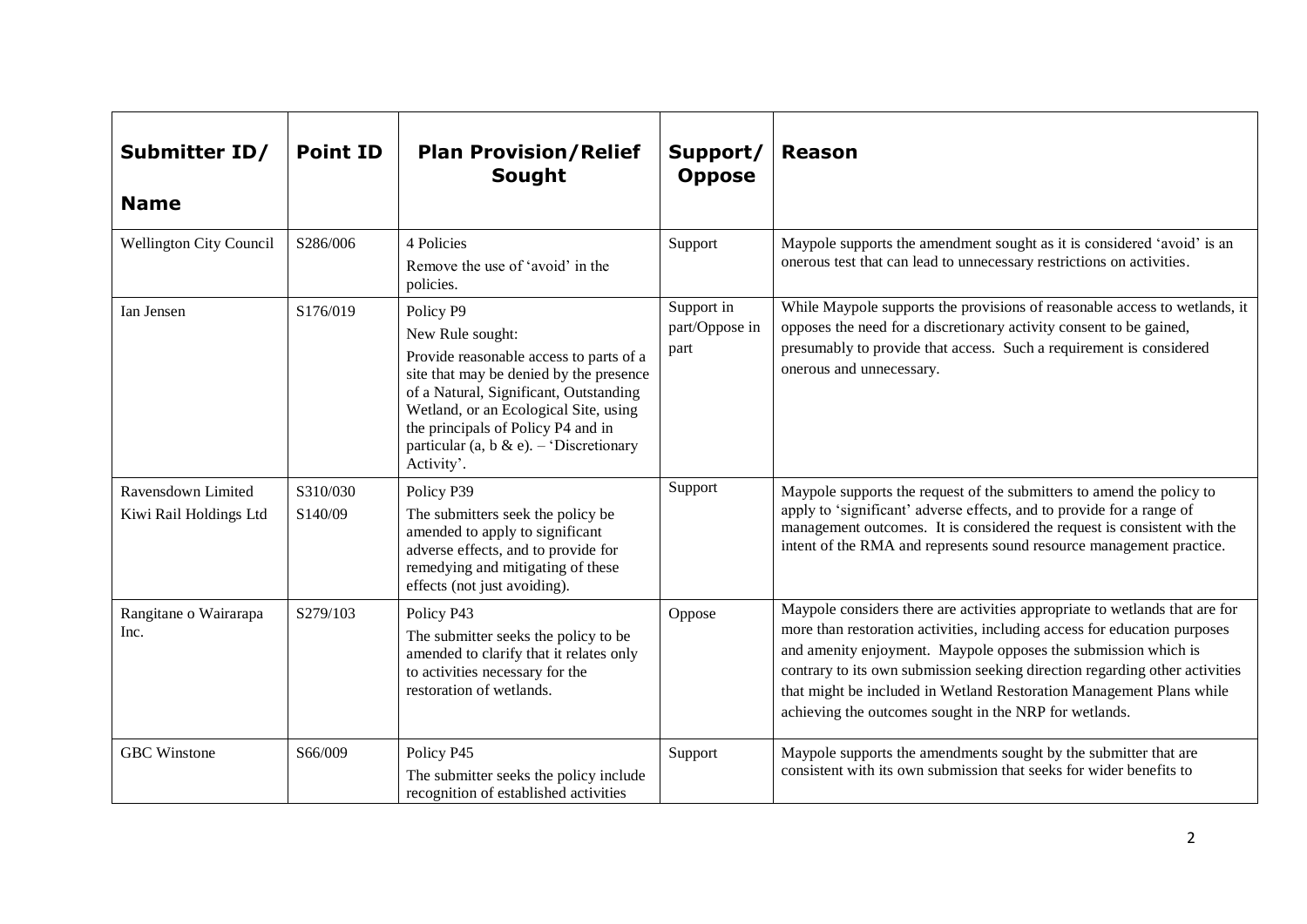|                                                                                                                                                                                                                             |                                                                                                          | and any wider beneficial components<br>of such activities.                                                                                                                                                                                                   |                 | recognised, and are considered to represent sound resource management<br>practice.                                                                                                                                                                                   |
|-----------------------------------------------------------------------------------------------------------------------------------------------------------------------------------------------------------------------------|----------------------------------------------------------------------------------------------------------|--------------------------------------------------------------------------------------------------------------------------------------------------------------------------------------------------------------------------------------------------------------|-----------------|----------------------------------------------------------------------------------------------------------------------------------------------------------------------------------------------------------------------------------------------------------------------|
| Powerco                                                                                                                                                                                                                     | S29/024                                                                                                  | Policy P45<br>The submitter seeks the policy to be<br>amended to provide activities that are<br>already established within the site, and<br>minor effects associated with<br>maintenance activities are allowed.                                             | Support         | Maypole supports the amendments sought by the submitter that are<br>consistent with its own submission which seeks minor effects to be<br>recognised, and are considered to represent sound resource management<br>practice.                                         |
| <b>Kennott Family Trust</b><br><b>Land Matters Ltd</b><br>Vector Gas Ltd<br><b>NZ Transport Agency</b><br>Julian & Ruth Blackett<br><b>USNZ</b><br><b>Bell Camp Trust</b><br><b>Carter Families</b><br>Tim Mansell & Family | S297/049<br>S285/049<br>S145/039<br>S146/107<br>S299/049<br>S349/049<br>S294/049<br>S295/049<br>S351/049 | Policy P45<br>The submitters all seek the deletion of<br>Clause d) requiring the written consent<br>of the iwi authority.                                                                                                                                    | Support         | Maypole supports the amendments sought by the submitters that are<br>consistent with its own submission which also seeks for this requirement to<br>be deleted. Such a requirement is considered unnecessary and may be<br>onerous to implement.                     |
| <b>Trelissick Park Group</b>                                                                                                                                                                                                | S88/011                                                                                                  | Policy P73<br>The submitter seeks an amendment to<br>include a mandatory zero effects on<br>stormwater runoff any new<br>developments.                                                                                                                       | Oppose          | Maypole opposes the amendment sought by the submitter as it does not<br>provide for the management of effects, as provided for in the RMA. Such<br>a requirement would be onerous and unnecessary where effects are minor<br>or can be managed to acceptable levels. |
| <b>NZ Transport Agency</b>                                                                                                                                                                                                  | S146/118                                                                                                 | Policy P73<br>The submitter seeks the policy to be<br>amended so that adverse effects are<br>minimised 'to the extent practicable'.                                                                                                                          | Support         | Maypole supports the request of the submitter to amend the policy to<br>recognise a practicality element is appropriate and necessary. It is<br>considered the request represents sound resource management practice.                                                |
| Best Farm Limited,<br>Hunters Hill Limited and<br><b>Stebbings Farmlands</b><br>Limited                                                                                                                                     | S149/005                                                                                                 | Policy P102<br>The submitter seeks a new condition<br>for land within an Urban Development<br>Area and land covered by a structure<br>plan in a District Plan where the areas<br>of highest ecological significance have<br>been identified, and where these | Support in part | Maypole supports in part the request for a new condition that applies to<br>land covered by a structure plan as this request is consistent with its own<br>submission. Maypole considers the request represents sound resource<br>management practice.               |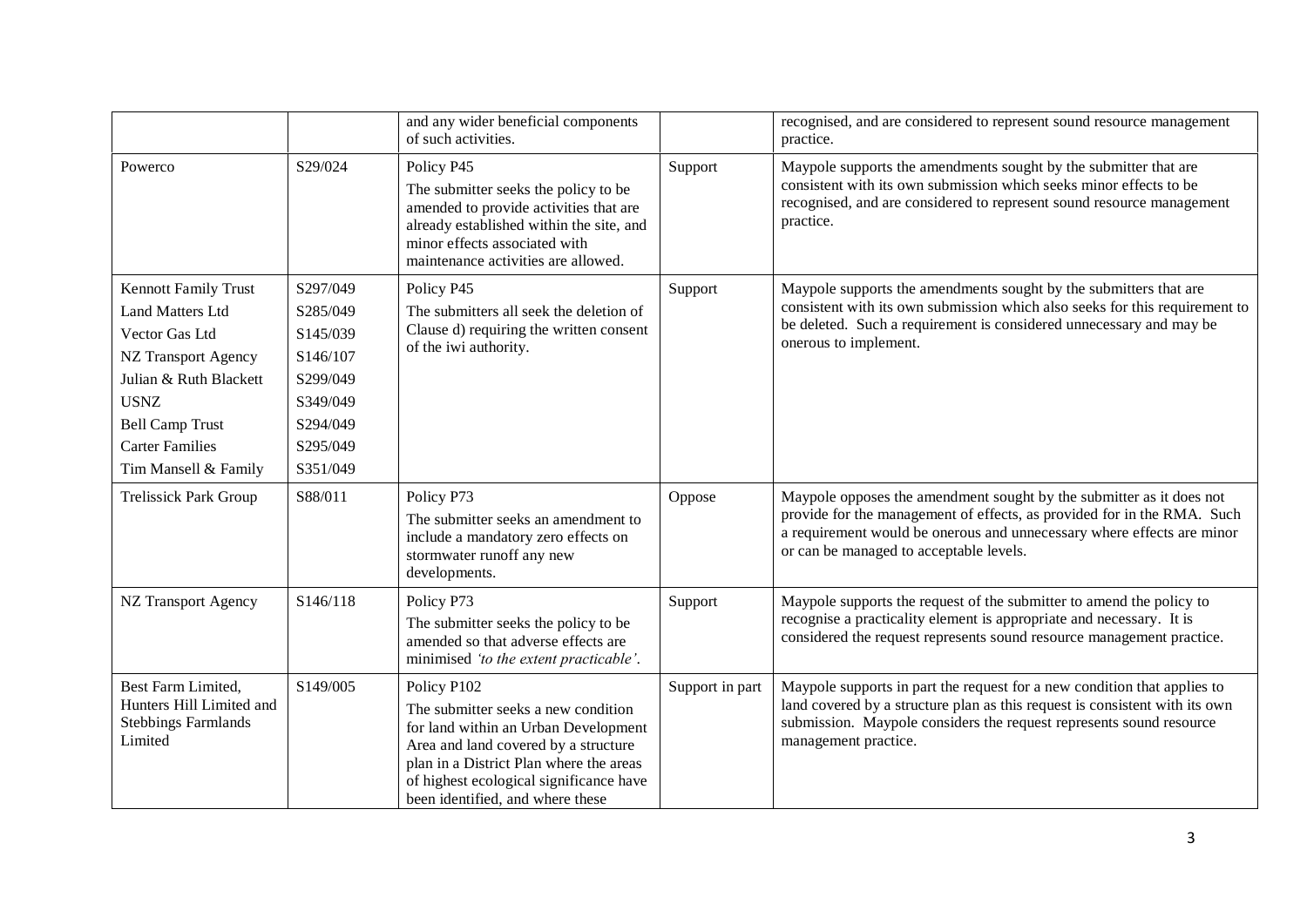|                                                 |                                                                                                                                                                                     | significant areas are not affected by<br>reclamation.                                                                                                                                            |                                                                                                                        |                                                                                                                                                                                                                                                                       |
|-------------------------------------------------|-------------------------------------------------------------------------------------------------------------------------------------------------------------------------------------|--------------------------------------------------------------------------------------------------------------------------------------------------------------------------------------------------|------------------------------------------------------------------------------------------------------------------------|-----------------------------------------------------------------------------------------------------------------------------------------------------------------------------------------------------------------------------------------------------------------------|
| Hutt City Council                               | S84/019                                                                                                                                                                             | Policy P102                                                                                                                                                                                      | Support                                                                                                                | Maypole supports the reconsideration sought by the submitters as it is<br>considered 'avoid' is an onerous test that can lead to unnecessary<br>restrictions on activities.                                                                                           |
|                                                 |                                                                                                                                                                                     | The submitter seeks reconsideration of<br>the term 'avoid'.                                                                                                                                      |                                                                                                                        |                                                                                                                                                                                                                                                                       |
| Fish & Game                                     | S308/069                                                                                                                                                                            | Policy P102                                                                                                                                                                                      | Oppose                                                                                                                 | Maypole opposes the request by the submitter to delete the policy. This                                                                                                                                                                                               |
|                                                 | The submitter seeks the policy be<br>deleted and reclamation or drainage of<br>the beds of rivers and lakes should be<br>prohibited.                                                |                                                                                                                                                                                                  | request is considered contrary to the purpose of the RMA and does not<br>represent sound resource management practice. |                                                                                                                                                                                                                                                                       |
| Wellington Water Ltd                            | S135/101<br>Policy P102<br>Support<br>The submitter seeks for (c) to include<br>growth areas identified in a District<br>Plan or structure plan approved by the<br>local authority. |                                                                                                                                                                                                  |                                                                                                                        | Maypole supports the amendments sought by the submitters that are                                                                                                                                                                                                     |
|                                                 |                                                                                                                                                                                     | consistent with its own submission, and supports the identification of<br>growth areas in the District Plan and the use of the structure plan approach<br>as sound resource management practice. |                                                                                                                        |                                                                                                                                                                                                                                                                       |
| Dairy NZ and Fonterra<br>Co-operative Group Ltd | S316/096                                                                                                                                                                            | Rule R48                                                                                                                                                                                         | Support                                                                                                                | Maypole supports the amendments sought by the submitters that are<br>consistent with its own submission which seeks clarity regarding when a<br>discharge is to land rather than a wetland.                                                                           |
|                                                 |                                                                                                                                                                                     | The submitter seeks for Condition (a)<br>to be amended to apply to a discharge<br>that is not directly into a site.                                                                              |                                                                                                                        |                                                                                                                                                                                                                                                                       |
| <b>Trelissick Park Group</b>                    | S88/005                                                                                                                                                                             | Rule R49                                                                                                                                                                                         | Oppose                                                                                                                 | Maypole opposes the amendments sought by the submitter as it does not<br>provide for the management of effects, as provided for in the RMA. Such<br>a requirement would be onerous and unnecessary where effects are minor<br>or can be managed to acceptable levels. |
|                                                 |                                                                                                                                                                                     | The submitter seeks an amendment to<br>include a mandatory zero effects on<br>stormwater runoff any new<br>developments.                                                                         |                                                                                                                        |                                                                                                                                                                                                                                                                       |
| Meridian Energy Limited                         | S82/028                                                                                                                                                                             | Rule R67                                                                                                                                                                                         | Support                                                                                                                | Maypole supports the request for the activity status to be changed as it is<br>considered more appropriate for the activity being controlled, and<br>represents sound resource management practice.                                                                   |
| <b>Carterton District</b><br>Council            | S301/060                                                                                                                                                                            | The submitters seek the rule to be<br>discretionary activity rather than non-<br>complying.                                                                                                      |                                                                                                                        |                                                                                                                                                                                                                                                                       |
| <b>NZ Transport Agency</b>                      | S146/170<br>Rule R110<br>The submitter seeks the rule to clarify<br>it does not apply to stormwater.                                                                                |                                                                                                                                                                                                  | Support in part                                                                                                        | Maypole supports the amendments sought by the submitters that are                                                                                                                                                                                                     |
|                                                 |                                                                                                                                                                                     |                                                                                                                                                                                                  | consistent with its own submission, for the reasons included in its own<br>submission.                                 |                                                                                                                                                                                                                                                                       |